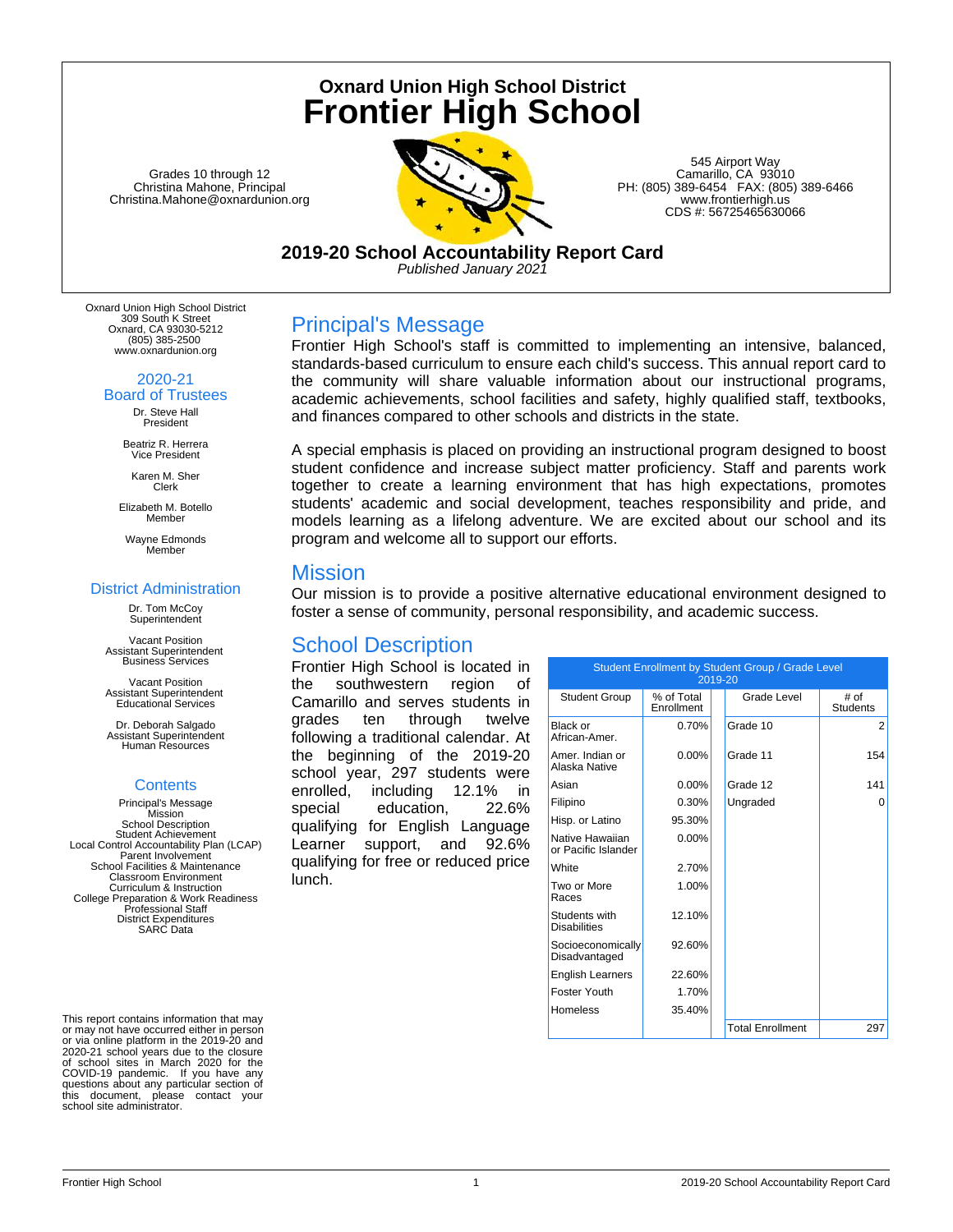# Student Achievement

### California Assessment of Student Performance and **Progress**

The California Assessment of Student Performance and Progress (CAASPP) System includes the Smarter Balanced Summative Assessments (SBAC) for students in the general education population, and the California Alternate Assessments (CAAs) for students with the most significant cognitive disabilities. Only eligible students may participate in the administration of the CAAs. CAAs items are aligned with alternative achievement standards, which are linked with the Common Core State Standards (CCSS). CAASPP results are a measure of how well students are mastering California's standards in English language arts/literacy (ELA) and mathematics, and are given to grades three through eight and grade eleven. SBAC tests assess student performance in ELA/Literacy and mathematics utilizing computer-adaptive tests and performance tasks, and CAAs test items are aligned with alternative achievement standards which are linked with the Common Core State Standards (CCSS).

The CAASPP results shown in this report include overall results comparing the school, district and state scores as well as the school's overall score in each applicable subgroup. Results are shown only for subgroups with ten students or more taking the exam. For those categories that are blank in the tables, no students met subgroup criteria. More information on CAASPP can be found on the California Department of Education's website www.cde.ca.gov/ta/tg/ca/.

| <b>CAASPP Test Results in ELA and Mathematics - All Students</b> |                                                                                                        |           |       |       |       |       |
|------------------------------------------------------------------|--------------------------------------------------------------------------------------------------------|-----------|-------|-------|-------|-------|
|                                                                  | Percent of Students Scoring at Proficient or<br>Advanced<br>(meeting or exceeding the state standards) |           |       |       |       |       |
|                                                                  | School<br><b>District</b><br>State                                                                     |           |       |       |       |       |
|                                                                  | 18-19                                                                                                  | $19 - 20$ | 18-19 | 19-20 | 18-19 | 19-20 |
| English-Language Arts/Literacy<br>(grades 3-8 and 11)            | 1.0                                                                                                    | N/A       | 44.0  | N/A   | 50.0  | N/A   |
| <b>Mathematics</b><br>(grades 3-8 and 11)                        | 0.0                                                                                                    | N/A       | 27.0  | N/A   | 39.0  | N/A   |

*Note: Cells with N/A values do not require data.*

*Note: The 2019-2020 data are not available. Due to the COVID-19 pandemic, Executive Order N-30-20 was issued which waived the requirement for statewide testing for the 2019-2020 school year.*

*Note: Percentages are not calculated when the number of students tested is ten or less, either because the number of students in this category is too small for statistical accuracy or to protect student privacy.*

*Note: ELA and mathematics test results include the Smarter Balanced Summative Assessment and the CAA. The "Percent Met or Exceeded" is calculated by taking the total number of students who met or exceeded the standard on the Smarter Balanced Summative Assessment plus the total number of students who met the standard (i.e., achieved Level 3-Alternate) on the CAAs divided by the total number of students who participated in both assessments.*

|                                                   | CAASPP Test Results in ELA by Student Group (2019-20) |          |          |                        |                                                                  |
|---------------------------------------------------|-------------------------------------------------------|----------|----------|------------------------|------------------------------------------------------------------|
| <b>Student Groups</b>                             | Total<br>Enrollment                                   | # Tested | % Tested | % Not<br><b>Tested</b> | % Meeting<br>or<br>Exceeding<br><b>State</b><br><b>Standards</b> |
| <b>All Students</b>                               | N/A                                                   | N/A      | N/A      | N/A                    | N/A                                                              |
| Male                                              | N/A                                                   | N/A      | N/A      | N/A                    | N/A                                                              |
| Female                                            | N/A                                                   | N/A      | N/A      | N/A                    | N/A                                                              |
| <b>Black or</b><br>African-Amer.                  | N/A                                                   | N/A      | N/A      | N/A                    | N/A                                                              |
| Amer, Indian or<br>Alaska Native                  | N/A                                                   | N/A      | N/A      | N/A                    | N/A                                                              |
| Asian                                             | N/A                                                   | N/A      | N/A      | N/A                    | N/A                                                              |
| Filipino                                          | N/A                                                   | N/A      | N/A      | N/A                    | N/A                                                              |
| Hisp. or Latino                                   | N/A                                                   | N/A      | N/A      | N/A                    | N/A                                                              |
| Native Hawaiian or<br>Pacific Islander            | N/A                                                   | N/A      | N/A      | N/A                    | N/A                                                              |
| White                                             | N/A                                                   | N/A      | N/A      | N/A                    | N/A                                                              |
| Two or More Races                                 | N/A                                                   | N/A      | N/A      | N/A                    | N/A                                                              |
| <b>English Learners</b>                           | N/A                                                   | N/A      | N/A      | N/A                    | N/A                                                              |
| Socioeconomically<br>Disadvantaged                | N/A                                                   | N/A      | N/A      | N/A                    | N/A                                                              |
| Students with<br><b>Disabilities</b>              | N/A                                                   | N/A      | N/A      | N/A                    | N/A                                                              |
| <b>Students Receiving</b><br>Migrant Ed. Services | N/A                                                   | N/A      | N/A      | N/A                    | N/A                                                              |
| Foster Youth                                      | N/A                                                   | N/A      | N/A      | N/A                    | N/A                                                              |
| <b>Homeless</b>                                   | N/A                                                   | N/A      | N/A      | N/A                    | N/A                                                              |

| <b>CAASPP Test Results in Mathematics by Student Group (2019-20)</b> |                     |          |          |                        |                                                                  |
|----------------------------------------------------------------------|---------------------|----------|----------|------------------------|------------------------------------------------------------------|
| <b>Student Groups</b>                                                | Total<br>Enrollment | # Tested | % Tested | % Not<br><b>Tested</b> | % Meeting<br>or<br>Exceeding<br><b>State</b><br><b>Standards</b> |
| <b>All Students</b>                                                  | N/A                 | N/A      | N/A      | N/A                    | N/A                                                              |
| Male                                                                 | N/A                 | N/A      | N/A      | N/A                    | N/A                                                              |
| Female                                                               | N/A                 | N/A      | N/A      | N/A                    | N/A                                                              |
| <b>Black or</b><br>African-Amer.                                     | N/A                 | N/A      | N/A      | N/A                    | N/A                                                              |
| Amer. Indian or<br>Alaska Native                                     | N/A                 | N/A      | N/A      | N/A                    | N/A                                                              |
| Asian                                                                | N/A                 | N/A      | N/A      | N/A                    | N/A                                                              |
| Filipino                                                             | N/A                 | N/A      | N/A      | N/A                    | N/A                                                              |
| Hisp. or Latino                                                      | N/A                 | N/A      | N/A      | N/A                    | N/A                                                              |
| Native Hawaiian or<br>Pacific Islander                               | N/A                 | N/A      | N/A      | N/A                    | N/A                                                              |
| White                                                                | N/A                 | N/A      | N/A      | N/A                    | N/A                                                              |
| Two or More Races                                                    | N/A                 | N/A      | N/A      | N/A                    | N/A                                                              |
| <b>English Learners</b>                                              | N/A                 | N/A      | N/A      | N/A                    | N/A                                                              |
| Socioeconomically<br>Disadvantaged                                   | N/A                 | N/A      | N/A      | N/A                    | N/A                                                              |
| Students with<br><b>Disabilities</b>                                 | N/A                 | N/A      | N/A      | N/A                    | N/A                                                              |
| <b>Students Receiving</b><br>Migrant Ed. Services                    | N/A                 | N/A      | N/A      | N/A                    | N/A                                                              |
| Foster Youth                                                         | N/A                 | N/A      | N/A      | N/A                    | N/A                                                              |
| <b>Homeless</b>                                                      | N/A                 | N/A      | N/A      | N/A                    | N/A                                                              |

*Note: Cells with N/A values do not require data.*

*Note: The 2019-2020 data are not available. Due to the COVID-19 pandemic, Executive Order N-30-20 was issued which waived the requirement for statewide testing for the 2019-2020 school year.*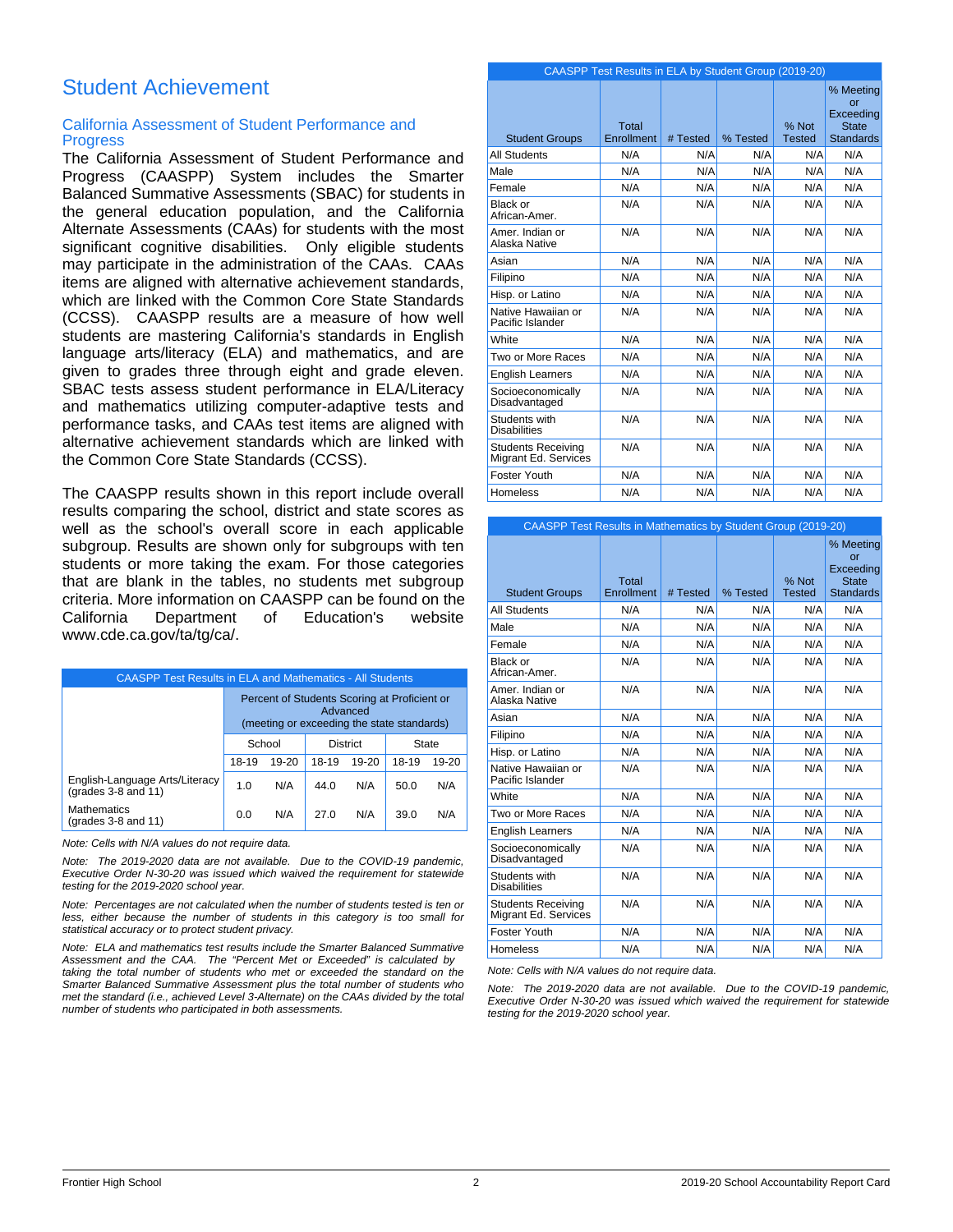| <b>CAASPP Test Results in Science for All Students</b> |                                                                                                     |         |       |           |       |       |
|--------------------------------------------------------|-----------------------------------------------------------------------------------------------------|---------|-------|-----------|-------|-------|
|                                                        | Percent of Students Scoring at Proficient or Advanced<br>(meeting or exceeding the state standards) |         |       |           |       |       |
|                                                        | <b>District</b><br>School<br>State                                                                  |         |       |           |       |       |
|                                                        | 18-19                                                                                               | $19-20$ | 18-19 | $19 - 20$ | 18-19 | 19-20 |
| Science<br>$\left($ grades 5, 8,<br>and $10$ )         | N/A                                                                                                 | N/A     | N/A   | N/A       | N/A   | N/A   |

*Note: Cells with N/A values do not require data.*

*Note: The 2019-2020 data are not available. Due to the COVID-19 pandemic, Executive Order N-30-20 was issued which waived the requirement for statewide testing for the 2019-2020 school year.*

*Note: The new California Science Test (CAST) was first administered operationally in the 2018-2019 school year.*

| CAASPP Test Results in Science by Student Group (2019-20) |                     |          |          |                        |                                                                  |
|-----------------------------------------------------------|---------------------|----------|----------|------------------------|------------------------------------------------------------------|
| <b>Student Groups</b>                                     | Total<br>Enrollment | # Tested | % Tested | % Not<br><b>Tested</b> | % Meeting<br>or<br>Exceeding<br><b>State</b><br><b>Standards</b> |
| All Students                                              | N/A                 | N/A      | N/A      | N/A                    | N/A                                                              |
| Male                                                      | N/A                 | N/A      | N/A      | N/A                    | N/A                                                              |
| Female                                                    | N/A                 | N/A      | N/A      | N/A                    | N/A                                                              |
| Black or<br>African-Amer.                                 | N/A                 | N/A      | N/A      | N/A                    | N/A                                                              |
| Amer, Indian or<br>Alaska Native                          | N/A                 | N/A      | N/A      | N/A                    | N/A                                                              |
| Asian                                                     | N/A                 | N/A      | N/A      | N/A                    | N/A                                                              |
| Filipino                                                  | N/A                 | N/A      | N/A      | N/A                    | N/A                                                              |
| Hisp. or Latino                                           | N/A                 | N/A      | N/A      | N/A                    | N/A                                                              |
| Native Hawaiian or<br>Pacific Islander                    | N/A                 | N/A      | N/A      | N/A                    | N/A                                                              |
| White                                                     | N/A                 | N/A      | N/A      | N/A                    | N/A                                                              |
| Two or More Races                                         | N/A                 | N/A      | N/A      | N/A                    | N/A                                                              |
| <b>English Learners</b>                                   | N/A                 | N/A      | N/A      | N/A                    | N/A                                                              |
| Socioeconomically<br>Disadvantaged                        | N/A                 | N/A      | N/A      | N/A                    | N/A                                                              |
| Students with<br><b>Disabilities</b>                      | N/A                 | N/A      | N/A      | N/A                    | N/A                                                              |
| <b>Students Receiving</b><br>Migrant Ed. Services         | N/A                 | N/A      | N/A      | N/A                    | N/A                                                              |
| Foster Youth                                              | N/A                 | N/A      | N/A      | N/A                    | N/A                                                              |
| Homeless                                                  | N/A                 | N/A      | N/A      | N/A                    | N/A                                                              |

*Note: Cells with N/A values do not require data.*

*Note: The 2019-2020 data are not available. Due to the COVID-19 pandemic, Executive Order N-30-20 was issued which waived the requirement for statewide testing for the 2019-2020 school year.*

# Local Control Accountability Plan (LCAP)

As part of the new Local Control Funding Formula, school districts are required to develop, adopt, and annually update a three-year Local Control and Accountability Plan (LCAP). The following components of this SARC address some of the priorities identified in the District's LCAP:

Conditions of Learning (Basic Services) – State Priority 1: Degree to which teachers are appropriately assigned and fully credentialed in the subject areas and for the pupils they are teaching; pupils have access to standards-aligned Instructional materials and school facilities are maintained in good repair. Covered in *Teacher Assignment*, including the Teacher Credentials & Misassignments chart; *Instructional Materials*, including the Textbooks chart; and *School Facilities & Maintenance*, including the Campus Description and School Facility Good Repair Status charts.

Conditions of Learning (Implementation of State Standards) – State Priority 2: academic content and performance standards adopted by the state board for all pupils. Not covered in the School Accountability Report Card.

Parental Involvement – State Priority 3: Efforts to seek parent input in decision making, promotion of parent participation in programs for unduplicated pupils and special need subgroups. Covered in *Parent Involvement.*

Pupil Achievement – State Priority 4: Performance on standardized tests, score on Academic Performance Index, share of pupils that are college and career ready, share of English learners that become English proficient, English learner reclassification rate, share of pupils that pass Advanced Placement exams with a 3 or higher, and share of pupils determined prepared for college by the Early Assessment Program. Covered in California Early Assessment Program. *Assessment of Student Performance and Progress*, including the CAASPP charts.

Engagement (Pupil Engagement) – State Priority 5: School attendance rates, chronic absenteeism rates, middle school dropout rates, high school dropout rates, and high school graduation rates. Covered in *Dropout & Graduation Rates*, including the Dropout chart; and *Graduation Requirements*, including the Graduation Rate chart for high schools only.

School Climate – State Priority 6: Pupil suspension rates, pupil expulsion rates, other local measures including surveys of pupils, and parents and teachers on the sense of safety and school connectedness. Covered in *Discipline & Climate for Learning*, including Suspension & Expulsion chart; and *School Site Safety Plan.*

Conditions of Learning (Course Access) – State Priority 7: Pupil enrollment in a broad course of study that includes all of the subject areas. Not covered in the School Accountability Report Card.

Other Pupil Outcomes – State Priority 8: Pupil outcomes in the subject areas. Covered in *Physical Fitness*, including the Physical Fitness Test chart.

# Parent Involvement

Parents are encouraged to get involved in their child's learning environment either by volunteering in the classroom, participating in a decision-making group, or simply attending school events.

Parents stay informed on upcoming events and school activities through Parent Square (automated text messages), flyers, the school website, and informative orientations. Contact the school office at (805) 389-6450 for more information on how to become involved in your child's learning environment.

# **Opportunities to Volunteer**

Chaperone Field Trips Fundraising Activities Schoolwide Activities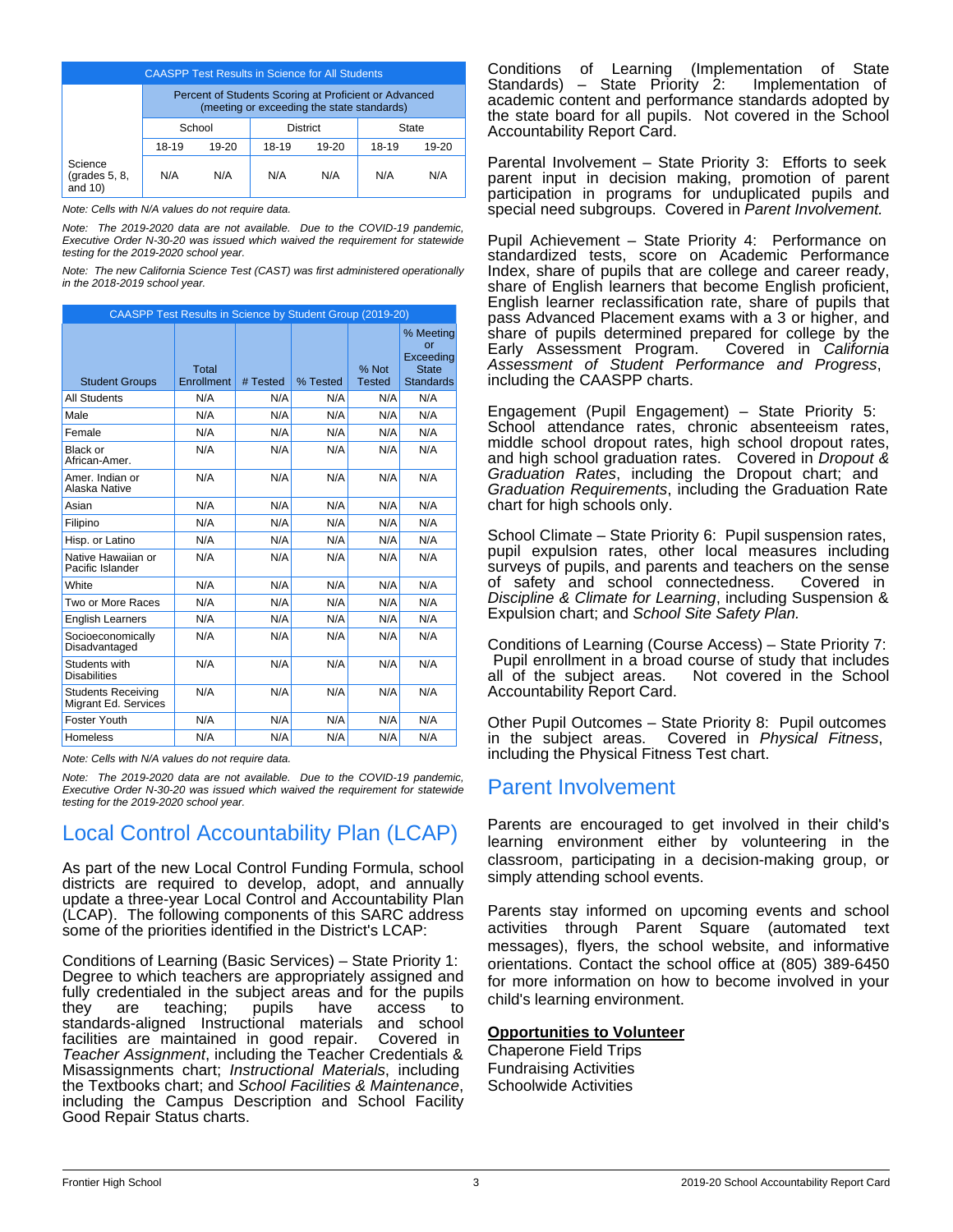# **Committees**

English Learner Advisory Council School Site Council WASC Committee

## **School Activities**

Back to School Night Open House Student Orientation People's Choice Awards - (Student Recognition) Parent Workshops Graduation Ceremony Academic Assemblies Coffee with Staff

# School Facilities & Maintenance

The district takes great efforts to ensure that all schools are clean, safe, and functional through proper facilities maintenance and campus supervision. Frontier High School's original facilities were built in 1972; ongoing maintenance and campus improvements ensure facilities remain up to date and provide adequate space for students and staff. District maintenance and site custodial staff ensure that the repairs necessary to keep the school in good condition are completed in a timely manner. A work order process is used by school and district staff to communicate non-routine maintenance requests. Emergency repairs are given the highest priority. In the last 12 months, the following improvements have been completed:

2018-19 Campus Improvements:

- Remodel student restrooms
- Main office remodel and create a new office
- Installation of security cameras
- Installation of new flooring and new furniture in some classrooms

2019-20 Planned Campus Improvements:

• Installation of perimeter fencing

Every morning before school begins, the custodian inspects facilities for safety hazards or other conditions that need attention prior to students and staff entering school grounds. One day custodian and one evening custodian are assigned to Frontier High School. The day custodian is responsible for:

- Classroom cleaning
- Restroom cleaning

Restrooms are checked regularly throughout the day for cleanliness and subsequently cleaned as needed. The evening custodian is responsible for:

- Classroom cleaning
- Restroom cleaning
- Trash removal
- Administrative area cleaning

The principal communicates with custodial staff daily concerning maintenance and school safety issues.

| <b>Campus Description</b> |          |
|---------------------------|----------|
| Year Built                | 1972     |
| Acreage                   | 6.1      |
| Square Footage            | 33707    |
|                           | Quantity |
| Permanent Classrooms      |          |
| Portable Classrooms       | 19       |
| Restrooms (sets)          | 2        |
| Library                   |          |
| Cafe                      |          |
| Computer Lab              |          |

## Facilities Inspection

The district's maintenance department inspects Frontier High School on an annual basis in accordance with Education Code §17592.72(c)(1). Frontier High School uses a school site inspection survey to identify unsafe or hazardous conditions and facility improvement needs. The most recent school inspection took place on Monday, March 02, 2020 to Tuesday, March 31, 2020. No emergency repairs were needed and no unsafe conditions were found. During fiscal year 2020-21, all restrooms were fully functional and available for student use at the time of the inspection.

| <b>School Facility Good Repair Status</b><br>Most Recent Inspection: Monday, March 02, 2020 |                      |      |      |  |  |
|---------------------------------------------------------------------------------------------|----------------------|------|------|--|--|
| Item Inspected                                                                              | <b>Repair Status</b> |      |      |  |  |
|                                                                                             | Good                 | Fair | Poor |  |  |
| A. Systems                                                                                  |                      |      |      |  |  |
| <b>B.</b> Interior                                                                          |                      |      |      |  |  |
| C. Cleanliness                                                                              |                      |      |      |  |  |
| D. Electrical                                                                               |                      |      |      |  |  |
| E. Restrooms / Fountains                                                                    |                      |      |      |  |  |
| F. Safety                                                                                   |                      |      |      |  |  |
| G. Structural                                                                               |                      |      |      |  |  |
| H. External                                                                                 |                      |      |      |  |  |

| Overall Summary of School Facility Good Repair Status |      |      |      |  |  |  |
|-------------------------------------------------------|------|------|------|--|--|--|
| Exemplary                                             | Good | Fair | Poor |  |  |  |
|                                                       |      |      |      |  |  |  |
|                                                       |      |      |      |  |  |  |

*Rating Description*

*Exemplary: The school meets most or all standards of good repair. Deficiencies noted, if any, are not signifcant and/or impact a very small area of the school.*

### Campus Supervision

School administration and teaching staff place a high priority on providing adequate adult supervision on campus before, during, and after school. The principal, the youth services officer (SRO), the dean of students, the counselor, and campus supervisors patrol the campus and monitor student behavior before school, during meal times, passing periods, and at dismissal.

Frontier High School is a closed campus. During school hours, all visitors must sign in at the school's office and wear identification badges while on school grounds.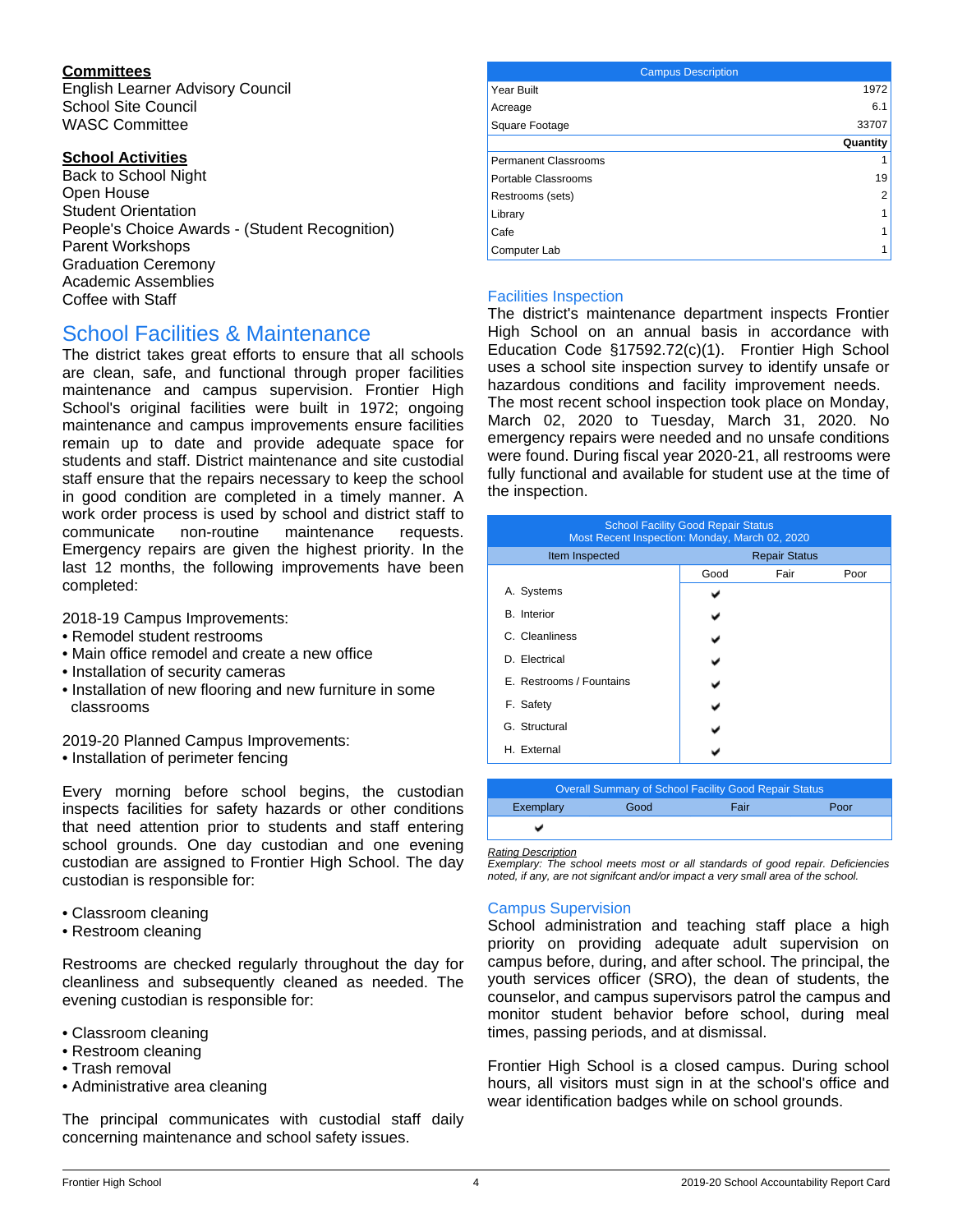#### School Site Safety Plan

The Comprehensive School Site Safety Plan was developed for Frontier High School in collaboration with local agencies and the district office to fulfill Senate Bill 187 requirements. Components of this plan include child abuse reporting procedures, teacher notification of dangerous pupil procedures, disaster response procedures, procedures for safe arrival and departure from school, sexual harassment policy, and dress code policy. The school's most recent school safety plan was reviewed, updated, and discussed with school staff in Fall 2020.

# Classroom Environment

## Discipline & Climate for Learning

Frontier High School's discipline policies are based upon Positive Behavioral Interventions and Supports (PBIS) and a Multi-Tiered System of Supports approach to social, emotional and behavioral support. This school-wide positive behavior management plan is used as a guide to develop school rules, develop behavior management programs, promote responsibility, promote respect, and minimize classroom disruptions. disciplinary intervention is managed by school administrators in a fair, firm, and consistent manner based upon the nature of each situation.

| <b>Suspensions &amp; Expulsions</b> |           |                 |       |  |  |
|-------------------------------------|-----------|-----------------|-------|--|--|
|                                     | $17 - 18$ | 18-19           | 19-20 |  |  |
|                                     |           | School          |       |  |  |
| % Students Suspended                | 17.9      | 18.2            | 11.0  |  |  |
| % Students Expelled                 | 1.4       | 0.4             | 0.8   |  |  |
|                                     |           | <b>District</b> |       |  |  |
| % Students Suspended                | 5.2       | 6.2             | 4.0   |  |  |
| % Students Expelled                 | 0.1       | 0.3             | 0.3   |  |  |
|                                     |           | <b>State</b>    |       |  |  |
| % Students Suspended                | 3.5       | 3.5             | 2.5   |  |  |
| % Students Expelled                 | 0.1       | 0.1             | 0.1   |  |  |

*Note: The 2019-2020 suspensions and expulsions rate data are not comparable to prior year data because the 2019-2020 school year is a partial school year due to the COVID-19 crisis. As such, it would be inappropriate to make any comparisons in rates of suspensions and expulsions in the 2019-2020 school year compared to prior years.*

### Class Size

The Class Size Distribution table in this report illustrates the distribution of class sizes by subject area, the average class size, and the number of classes that contain 1-22 students, 23-32 students, and 33 or more students. Calculations exclude classrooms of 50 or more students.

| Average Class Size and Class Size Distribution |               |                 |                          |       |  |
|------------------------------------------------|---------------|-----------------|--------------------------|-------|--|
|                                                |               |                 | 2017-18                  |       |  |
|                                                | Avg.<br>Class |                 | <b>Number of Classes</b> |       |  |
| <b>Subject</b>                                 | Size          | $1 - 22$        | 23-32                    | $33+$ |  |
| English                                        | 20.0          | 10 <sup>1</sup> | 7                        |       |  |
| <b>Mathematics</b>                             | 18.0          | 6               | 4                        |       |  |
| Science                                        | 15.0          | 10              |                          |       |  |
| Social Science                                 | 16.0          | 20              |                          |       |  |
|                                                |               |                 | 2018-19                  |       |  |
|                                                | Avg.<br>Class |                 | <b>Number of Classes</b> |       |  |
| <b>Subject</b>                                 | <b>Size</b>   | $1 - 22$        | 23-32                    | $33+$ |  |
| English                                        | 17.0          | 14              | 3                        |       |  |
| <b>Mathematics</b>                             | 14.0          | 18              | 2                        |       |  |
| Science                                        | 11.0          | 10 <sup>1</sup> |                          |       |  |
| Social Science                                 | 13.0          | 20              | 2                        |       |  |
|                                                |               |                 | 2019-20                  |       |  |
|                                                | Avg.<br>Class |                 | <b>Number of Classes</b> |       |  |
| <b>Subject</b>                                 | <b>Size</b>   | $1 - 22$        | 23-32                    | $33+$ |  |
| English                                        | 10.0          | 26              |                          |       |  |
| <b>Mathematics</b>                             | 9.0           | 24              |                          |       |  |
| Science                                        | 8.0           | 14              |                          |       |  |
| Social Science                                 | 7.0           | 30              |                          |       |  |

*\*Number of classes indicates how many classrooms fall into each size category (a range of total students per classroom). At the secondary level, this information is reported by subject area rather than grade level.*

### Dropout & Graduation Rates

Frontier High School's teachers and administrative staff practice the early identification of and intervention on behalf of students who exhibit warning signs and/or behavioral traits that may lead to dropping out of school. Intervention strategies used to promote attendance and reduce dropout rates include parent conferences, counseling, monitoring student performance, home visits conducted by the school's attendance advisor, SIS, and monthly SART meetings. Understanding that the needs of each student are different, administrators, counselors, and teaching staff continue their efforts to discover successful solutions to help students complete their high school program.

Students must accumulate 230 course credits to receive a high school diploma from Frontier High School. Alternative methods of acquiring a diploma are available through the adult school and Condor High School (independent study) for those students who have been unsuccessful in a high school environment or have exhausted their opportunities to remain at Frontier High School.

In the following Dropout & Graduation Rates table, 2018-19 data is the most current information available, since state certification/release dates for dropout data occur too late for inclusion in this report. Detailed information about dropout rates and graduation rates can be found on the DataQuest Web page at http://dq.cde.ca.gov/dataquest/.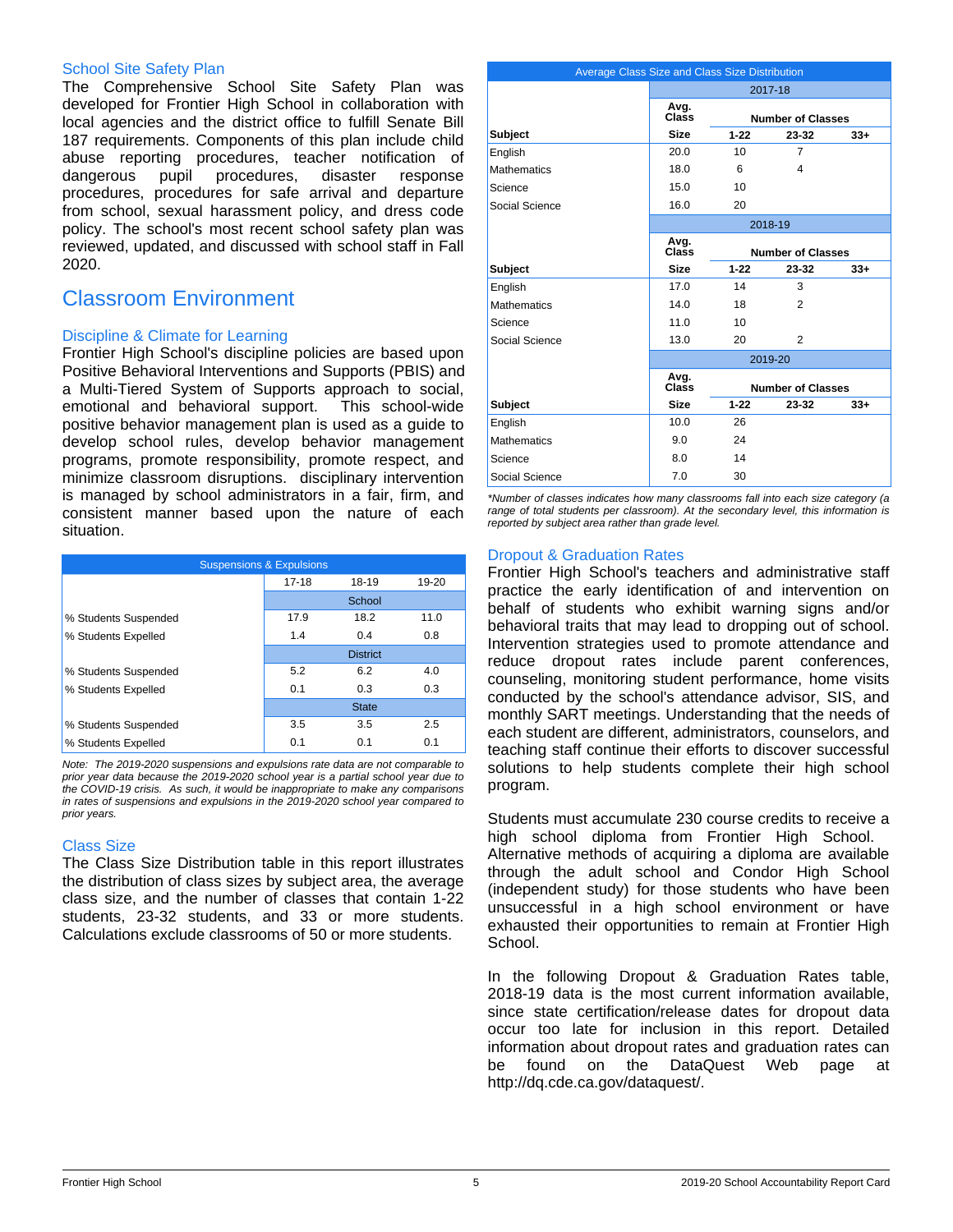| Dropout & Graduation Rates (Four-Year Cohort Rate) |                 |              |       |  |  |
|----------------------------------------------------|-----------------|--------------|-------|--|--|
|                                                    |                 | School       |       |  |  |
|                                                    | $16 - 17$       | 17-18        | 18-19 |  |  |
| Dropout Rate                                       | 24.4%           | 17.4%        | 17.1% |  |  |
| <b>Graduation Rate</b>                             | 36.4%           | 38.8%        | 38.1% |  |  |
|                                                    | <b>District</b> |              |       |  |  |
|                                                    | $16 - 17$       | 17-18        | 18-19 |  |  |
| Dropout Rate                                       | 7.1%            | 7.1%         | 6.8%  |  |  |
| <b>Graduation Rate</b>                             | 85.6%           | 84.9%        | 85.5% |  |  |
|                                                    |                 | <b>State</b> |       |  |  |
|                                                    | $16 - 17$       | $17 - 18$    | 18-19 |  |  |
| Dropout Rate                                       | 9.1%            | 9.6%         | 9.0%  |  |  |
| <b>Graduation Rate</b>                             | 82.7%           | 83.0%        | 84.5% |  |  |

*For the formula to calculate the 2018-19 and 2019-20 adjusted cohort graduation rate, see the 2019-20 Data Element Definitions document located on the SARC web page at https://www.cde.ca.gov/ta/ac/sa/*

# Curriculum & Instruction

# Staff Development

All training and curriculum development activities at Frontier High School revolve around the California State Content Standards and Frameworks. During the 2019-20 school year, Frontier High School held staff development training devoted to:

- English Language Proficiency Assessments for California (ELPAC)
- CAASPP Preparation
- ELD Training
- Technology Training
- Student Engagement
- Positive Behavioral Interventions and Supports (PBIS)
- Research-Based Instructional Strategies
- Social Emotional Learning (SEL)

Decisions concerning selection of staff development activities are performed by all staff using tools such as teacher input, state assessment results, and data analysis to determine the areas in which additional teacher training may enhance classroom instruction and increase student achievement levels. Frontier High School supports ongoing professional growth throughout the year on weekly early release days. Teachers meet in both grade level and department level teams to conduct data analysis to identify areas of need. Teaching staff are provided the opportunity to participate in district-sponsored staff development workshops or training session as 1) a supplement to site-based staff development, 2) for reinforcement of or follow-up on previous training, or 3) follow-up training for newly implemented programs/curricula.

During the 2018-19, 2019-20, and 2020-21 school years, Frontier High School's teachers had the opportunity to attend the following events hosted by the Oxnard Union High School District:

2018-19 Training:

- Next Generation Science Standards (NGSS)
- English Language Arts (ELA)
- Mathematics
- Social Science
- iLit Training

## 2019-20 Training:

- Multi-Tiered System of Supports (MTSS)
- iLit Reading Intervention
- SkillsUSA Training for Career Pathways
- Edge Training for ESL Students
- Curriculum Design for Dual Language Immersion
- Textbook Pilot Training for Science and ELA
- Math Leadership Network
- Digital Broadcast
- Ethnic Studies Curriculum Development
- Dual Immersion Textbook Pilot Training
- VC Innovates
- AP Spanish Committee Test Development
- Next Generation Science Standards (NGSS)
- Library Learning Day
- AVID Elective Focused Note-Taking
- Data Chats for Common Assessments, Corrective Teaching, and Engagement
- Google Platform Training
- PLC Summer Curriculum Planning, Common Syllabi, Technology Use, Student Engagement
- Positive Behavioral Interventions & Supports (PBIS)
- Distance Learning Platforms (Google Meet, Technology)

### 2020-21 Training:

- Interactive Google Meet
- Grading for Equity 1 Key Concepts
- Grading for Equity 2 Scoring Rubrics
- Grading for Equity 3 Mastery Tracking
- Supporting English Learners in Distance Learning
- Supporting SPED in Distance Learning
- Social Emotional Learning (SEL) Check-in
- Google Classroom & Canvas
- ParentSquare
- Digital Tools
- Lesson Design Strategy for Distance Learning

Frontier High School offers support to new and veteran teachers through peer coaching and mentoring. Instructional aides are provided targeted training focused on teaching strategies and curriculum content. Substitute teachers are invited to participate in designated staff development activities. All staff are encouraged to attend professional workshops and conferences. Classified support staff receive job-related training from department supervisors and district representatives.

| Number of School Days Dedicated to Staff Development and Continuous<br>Improvement |         |         |  |  |  |
|------------------------------------------------------------------------------------|---------|---------|--|--|--|
| 2018-19                                                                            | 2019-20 | 2020-21 |  |  |  |
|                                                                                    |         |         |  |  |  |

### Instructional Materials

All textbooks used in the core curriculum at Frontier High School are aligned to the California Content Standards and Frameworks. Standards-based instructional materials are approved by the district's Board of Trustees. The district follows the State Board of Education's six-year adoption cycle for core content materials and the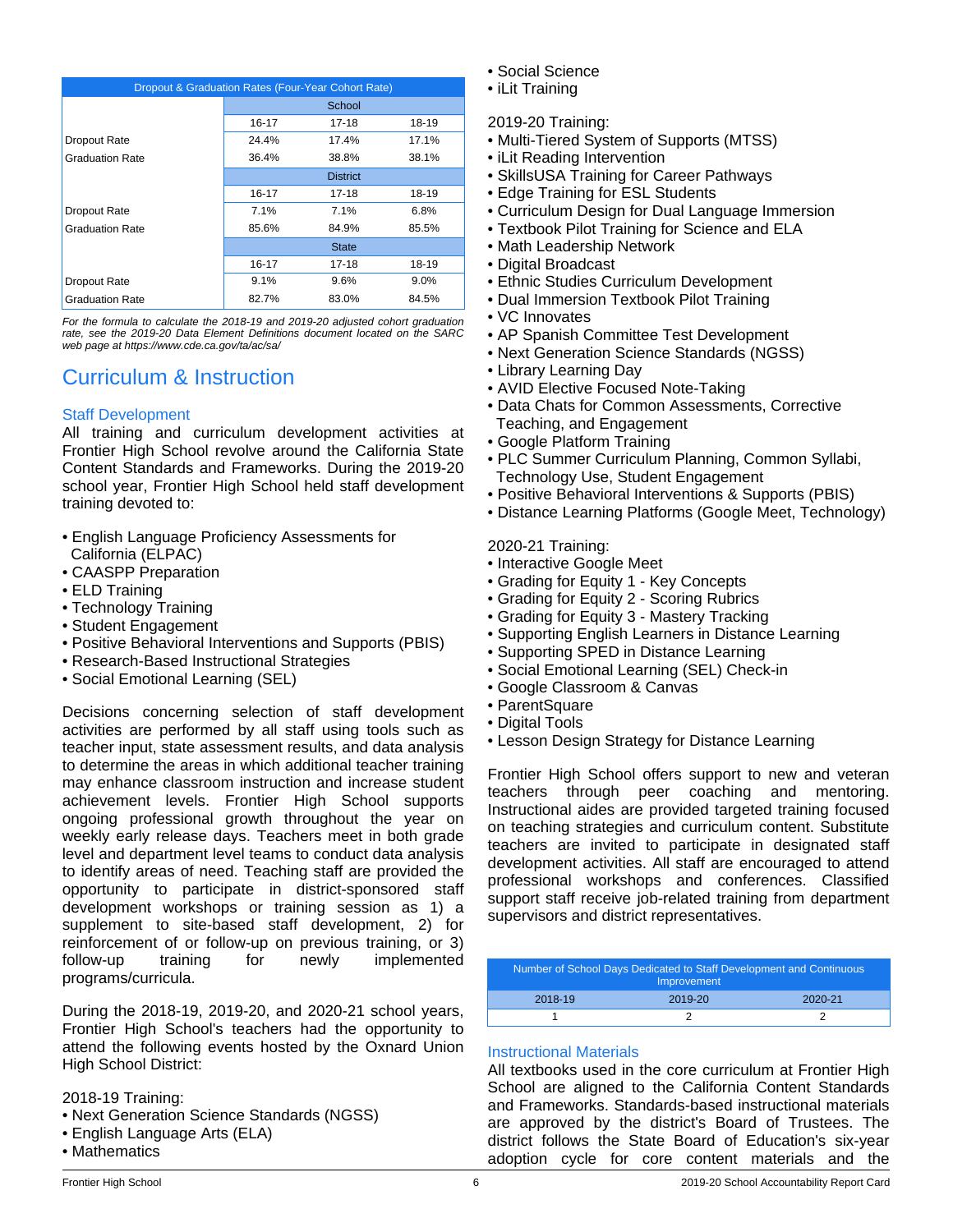eight-year cycle for textbook adoptions in foreign language, visual and performing arts, and health.

On Wednesday, September 23, 2020, the Oxnard Union High School District's Board of Trustees held a public hearing to certify the extent to which textbooks and instructional materials have been provided to students. The Board of Trustees adopted Resolution No. 20-47 which certifies as required by Education Code §60119 (1) that textbooks and instructional materials were provided to all students, including English learners, in the district to the extent that each pupil has a textbook or instructional materials, or both, to use in class and to take home, (2) sufficient textbooks and instructional materials were provided to each student, including English learners, that are aligned to the academic content standards and consistent with the cycles and content of the curriculum frameworks in math, science, history-social science, and English/language arts, (3) sufficient textbooks or instructional materials were provided to each pupil enrolled in foreign language or health classes, and (4) sufficient laboratory science equipment was available for science laboratory classes offered in grades 9-12 inclusive.

In addition to core subject areas, districts are required to disclose in their SARCs the sufficiency of instructional materials used for their visual/performing arts curricula. During the 2020-21 school year, Oxnard Union High School District provided each student, including English learners, enrolled in a visual/performing arts class with a textbook or instructional materials to use in class and to take home. These materials complied with the state's content standards and curriculum frameworks.

|                               | <b>Textbooks</b>                                                         |                                           |  |  |  |
|-------------------------------|--------------------------------------------------------------------------|-------------------------------------------|--|--|--|
| <b>Adoption Year</b>          | <b>Publisher &amp; Series</b>                                            | <b>Pupils Lacking</b><br><b>Textbooks</b> |  |  |  |
| <b>English Language Arts</b>  |                                                                          |                                           |  |  |  |
| 2008                          | Bedford/St. Martin's, The Language of<br>Composition                     | $0\%$                                     |  |  |  |
| 2005                          | McDougal Littell, Language Network                                       | $0\%$                                     |  |  |  |
| 2005                          | McDougal Littell, The Language of Literature                             | $0\%$                                     |  |  |  |
| 2016                          | Pearson, The Longman Reader                                              | $0\%$                                     |  |  |  |
| 2007                          | Prentice Hall, Timeless Voices, Timeless<br>Themes The British Tradition | $0\%$                                     |  |  |  |
| <b>Foreign Languages</b>      |                                                                          |                                           |  |  |  |
| 2011                          | Better Chinese Limited, Discovering Chinese                              | $0\%$                                     |  |  |  |
| 2007                          | EMC Paradigm, Que Chevere 1, 2, 3                                        | $0\%$                                     |  |  |  |
| 2003                          | Holt, Ven Conmigo                                                        | $0\%$                                     |  |  |  |
| 2007                          | McDougal Littell, Abriendo Puertas: Lenguaje                             | $0\%$                                     |  |  |  |
| 2007                          | McDougal Littell, Discovering French<br>Nouveau                          | $0\%$                                     |  |  |  |
| 2007                          | McDougal Littell, En Espanol                                             | $0\%$                                     |  |  |  |
| 2007                          | Prentice Hall, Abriendo paso: Gramatica                                  | $0\%$                                     |  |  |  |
| 2007                          | Prentice Hall, Abriendo paso: Lectura                                    | $0\%$                                     |  |  |  |
| 2004                          | Prentice Hall, Momentos de los literaturas<br>hispanicas                 | $0\%$                                     |  |  |  |
| 2003                          | Prentice Hall, Sendas Literarias 1 & 2                                   | $0\%$                                     |  |  |  |
| 2015                          | Vista Higher Learning, D'accord (French)                                 | $0\%$                                     |  |  |  |
| 2008                          | Vista Higher Learning, Imaginez: le francais<br>sans frontieres (IB)     | $0\%$                                     |  |  |  |
| <b>Health</b>                 |                                                                          |                                           |  |  |  |
| 2007                          | Pearson Prentice Hall, Health                                            | $0\%$                                     |  |  |  |
| <b>History-Social Science</b> |                                                                          |                                           |  |  |  |

|         | 2007         | Glencoe/McGraw-Hill, World Geography and<br>Cultures                                                           | 0%       |
|---------|--------------|----------------------------------------------------------------------------------------------------------------|----------|
|         | 2008         | Houghton Mifflin Harcourt, Psychology -<br>Principles in Practice                                              | $0\%$    |
|         | 2010         | Houghton Mifflin Harcourt, Sociology: The<br>Study of Relationships                                            | 0 %      |
|         | 2007         | Kennedy, American Pagaent                                                                                      | $0\%$    |
|         | 2007         | McDougal Littell, The Americans<br>Reconstruction to the 21st Century                                          | 0%       |
|         | 2006         | McGraw Hill, Economics: Principles,<br><b>Problems &amp; Policies</b>                                          | 0 %      |
|         | 2006         | Pearson Prentice Hall, Economics: Principles<br>in Action                                                      | $0\%$    |
|         | 2007         | Pearson Prentice Hall, The Western Heritage<br>Since 1300 (AP European History)                                | 0 %      |
|         | 2007         | Pearson Prentice Hall, World History: The<br>Modern World                                                      | 0 %      |
|         | 2007         | Prentice Hall-Longman, American<br>Government Continuity & Change (AP<br>Course)                               | 0 %      |
|         | 1999         | Steck-Vaughn, Fearon's American<br>Government                                                                  | 0 %      |
|         | 2007         | Wadsworth, AP Psychology                                                                                       | $0\%$    |
|         | 2010         | Worth Publishers, Myers Psychology Second<br><b>Edition for AP</b>                                             | 0%       |
|         | Mathematics  |                                                                                                                |          |
|         | 2004         | Brooks/Cole, Physics: Calculus                                                                                 | 0 %      |
|         | 2013         | CPM Educational Program, Core<br>Connections, Integrated 1                                                     | 0%       |
|         | 2015         | CPM Educational Program, Core<br>Connections, Integrated 2                                                     | 0%       |
|         | 2016         | CPM Educational Program, Core<br>Connections, Integrated 3                                                     | 0%       |
|         | 2004         | Glencoe/McGraw-Hill, Geometry: Concepts<br>and Applications                                                    | 0%       |
|         | 2006         | Glencoe/McGraw-Hill, Mathematics with<br><b>Business Applications</b>                                          | 0%       |
|         | 2002         | Holt McDougal, Economics                                                                                       | 0%       |
|         | 2005         | Houghton Mifflin, Calculus of a Single<br>Variable                                                             | 0%       |
|         | 2006         | Houghton Mifflin Company, PreCalculus with<br>Limits                                                           | 0%       |
|         | 2017         | Houghton Mifflin Harcourt, Big Ideas Math,<br>Course 1                                                         | 0%       |
|         | 2017         | Houghton Mifflin Harcourt, Big Ideas Math,<br>Course <sub>2</sub>                                              | 0%       |
|         | 2017<br>2007 | Houghton Mifflin Harcourt, Big Ideas,<br>Integrated Math 1, 2 & 3<br>W. H. Freeman, The Practice of Statistics | 0%<br>0% |
|         |              |                                                                                                                |          |
| Science |              |                                                                                                                | 0%       |
|         | 2007         | Addison Wesley, Biology: Concepts &<br>Connections                                                             |          |
|         | 2007         | Addison Wesley, Conceptual Physics                                                                             | 0%       |
|         | 2012         | Cengage Learning, Living in the Environment                                                                    | 0%       |
|         | 2007         | College Board, Biology: Principles of Life, AP<br>Edition                                                      | 0 %      |
|         | 2007         | Current Publishing, Life on an Ocean Planet                                                                    | 0 %      |
|         | 2007         | Delmar Cengage Learning, Agriscience,<br><b>Fundamentals and Applications</b>                                  | 0%       |
|         | 2007         | Freeman & Company, AP Biology: Principles<br>of Life<br>Globe Fearon, Concepts and Challenges in               | 0%<br>0% |
|         | 2006         | <b>Physical Science</b>                                                                                        |          |
|         | 2008         | Houghton Mifflin Harcourt, Environmental<br>Science                                                            | 0%       |
|         | 2006         | J. Wiley & Son, Fundamentals of Physics                                                                        | 0%       |
|         | 2008         | McDougal Littell, Introductory Chemistry: A<br>Foundation                                                      | 0 %      |
|         | 2007         | Pearson Prentice Hall, Conceptual Physics                                                                      | 0 %      |
|         | 2007         | Pearson Prentice Hall, Earth Science                                                                           | 0 %      |
|         | 2007         | Pearson Prentice Hall, Essentials of Human<br>Anatomy & Physiology                                             | 0%<br>0% |
|         | 2007         | Prentice Hall, Biology                                                                                         |          |
|         | 2007         | Prentice Hall, Chemistry<br>Science Laboratory Equipment                                                       | 0%<br>0% |
|         |              |                                                                                                                |          |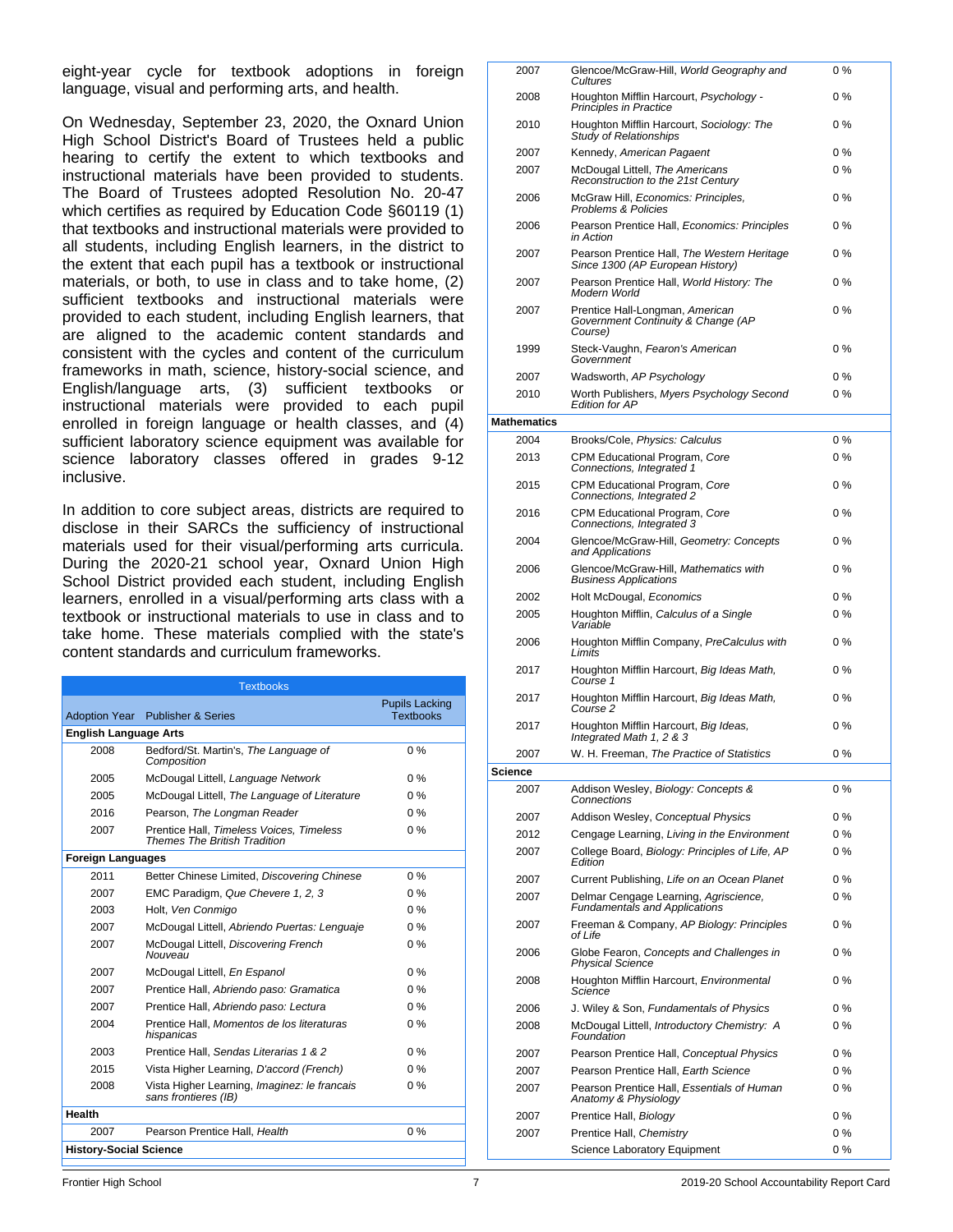# College Preparation & Work Readiness

### College Preparation Courses

Students are encouraged to take required courses if they plan on attending a four-year college or university. Frontier High School offers only those classes required to earn a high school diploma. Any students returning to a comprehensive high school setting will have the option to pursue four-year college required courses.

### **Admission Requirements for California Public Universities**

#### University of California

Admission requirements for the University of California (UC) follow guidelines set forth in the Master Plan, which requires that the top one-eighth of the state's high school graduates, as well as those transfer students who have successfully completed specified college work, be eligible for admission to the UC. These requirements are designed to ensure that all eligible students are adequately prepared for University-level work. For general admission requirements please visit the University of California **Mebsite California** at http://www.universityofcalifornia.edu/admissions/general.h tml.

### California State University

Admission requirements for the California State University (CSU) use three factors to determine eligibility. They are specific high school courses; grades in specified courses, and test scores; and graduation from high school. Some campuses have higher standards for particular majors or students who live outside the local campus area. Because of the number of students who apply, a few campuses have higher standards (supplementary admission criteria) for all applicants. Most CSU campuses utilize local admission guarantee policies for students who graduate or transfer from high schools and colleges that are historically served by a CSU campus in that region. For general admissions requirements, please visit the<br>California State University Website at California State University Website at http://www.calstate.edu/admission/.

# Workforce Preparation

Students in grades nine through twelve receive counseling from school personnel regarding career paths and courses of study. During their sophomore year, students meet with the counselor to discuss their four-year academic plan and are introduced to Frontier High School's technical and career education programs; the counselor meets throughout the year with each student to follow-up on their progress in meeting graduation requirements and career objectives. All career and technical education (CTE) courses comply with state-adopted content standards and are integrated into the student's four-year academic plan as elective courses. Frontier High School offers the following programs that promote leadership, develop job-related skills, provide on-the-job experience, and increase interest in school:

- Work Experience
- Career Education Center (CEC)
- Workability

Individual student assessment of work readiness skills takes place through 1) End of course exams; 2) Completion of course-required projects; and 3) Career exploration activities.

Work experience students are partnered with local employers that provide on-the-job training and mentoring for students 16 years of age or older. Work experience students receive guidance and supervision designed to ensure maximum educational benefit from part-time job placement. For more information, students should contact the counselor.

Career Education Center (CEC) programs are offered in partnership with the County Office of Education. A variety of career technical education courses are available to help prepare high school students (16 years and older) for entry-level employment, upgrading current job skills, or obtaining more advanced levels of education.

Workability provides work experience opportunities outside the school day that meet the students' interests and aptitudes while providing real-world job experience prior to graduation. The program is available to all students with disabilities who have an Individualized Education Plan.

During the 2019-20 school year, Frontier High School offered the following career pathways:

- Robotics
- Entrepreneurship
- Medical Terminology
- Criminal Justice
- Film & Makeup

Frontier High School receives funds from the Carl D. Perkins Vocational and Technical Education Act (Perkins). This grant enables Frontier High School to provide its students with the academic and technical skills needed to succeed in a knowledge- and skills-based economy and helps provide programs that prepare students for both postsecondary education and the careers of their choice. CTE table in this report shows the total number of students participating in the district's CTE courses and regional occupational programs and program completion rates. For more information on career technical programs, ROP, workability, partnership academies, and work experience, contact the counselor or visit the state's career technical website at http://www.cde.ca.gov/ci/ct/.

| Career Technical Education (CTE) Program Participation<br>2019-20                                                    |         |
|----------------------------------------------------------------------------------------------------------------------|---------|
| Total number of students participating in CTE programs                                                               | 257     |
| Percentage of students completing CTE program and earning a<br>high school diploma                                   | $0.0\%$ |
| Percentage of CTE courses sequenced or articulated between<br>the school and institutions of postsecondary education | 7.1%    |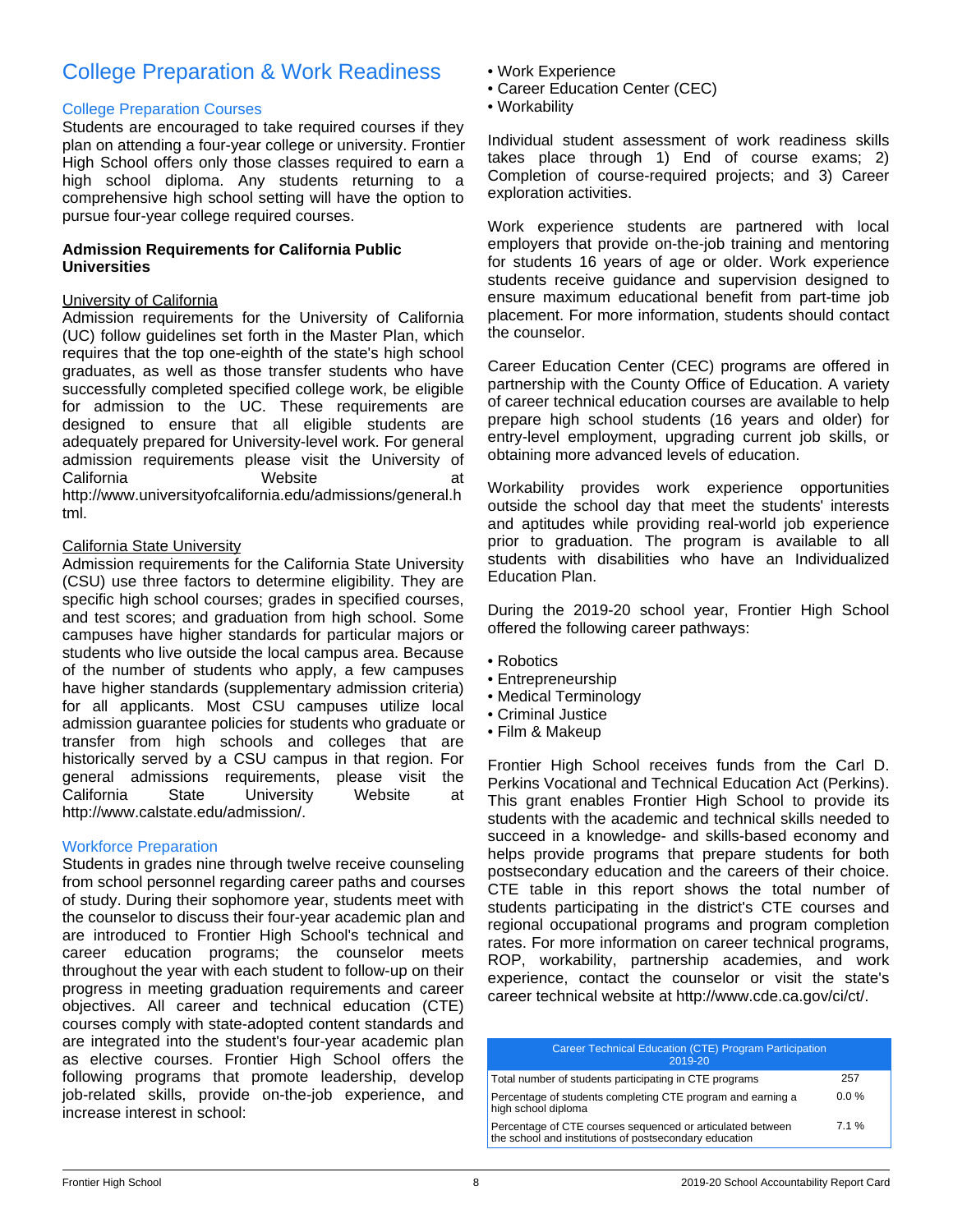# Professional Staff

### Counseling & Support Staff

Frontier High School provides professional, highly qualified staff that provide additional services and support centered on the whole student academically, physically, and mentally. The Counseling and Support Services table in this report illustrates the availability of non-instructional support staff to Frontier High School's students. Full-time equivalent (FTE) is a standard measurement used to identify an employee's regular work load on a weekly basis. For example, an FTE of 1.0 designates a full-time position and the employee is on campus and available all day every day of the week; an FTE of 0.5 indicates that the staff member is available and on campus a portion (50%) of the week.

| <b>Academic Counselors &amp; Other Support Staff</b><br>(Nonteaching Professional Staff)<br>2019-20 |                        |            |  |
|-----------------------------------------------------------------------------------------------------|------------------------|------------|--|
|                                                                                                     | No. of<br><b>Staff</b> | <b>FTE</b> |  |
| Academic Counselor                                                                                  | 2                      | 1.5        |  |
| <b>Campus Supervisors</b>                                                                           | 3                      | 2.0        |  |
| Alcohol & Drug Advisor (Outside Agency)                                                             |                        | 0.2        |  |
| Attendance Advisor                                                                                  |                        | 1.0        |  |
| Guidance Technician                                                                                 |                        | 0.6        |  |
| Nurse                                                                                               |                        | 1.0        |  |
| Psychologist                                                                                        |                        | 0.3        |  |
| School Resource Officer (SRO)                                                                       |                        | 1.0        |  |
| Textbook/Library/Career Center Technician                                                           |                        | 1.0        |  |
| Counselor-to-Student Ratio: 1:149                                                                   |                        |            |  |

*Note: One Full Time Equivalent (FTE) equals one staff member working full time; one FTE could also represent two staff members who each work 50% of full time.*

# Teacher Assignment

During the 2019-20 school year, Frontier High School had 23 teachers who met all credential requirements in accordance with state guidelines. The chart below identifies the number of teachers at both the school and district who are 1) fully credentialed; 2) without full credentials; 3) teaching outside subject area of competence; 4) misassignments for English learners; 5) total teacher misassignments; and 6) vacant teacher positions. The term "misassignments" refers to the number of positions filled by teachers who lack legal authorization to teach that grade level, subject area, student group, etc.

| <b>Teacher Credentials &amp; Assignments</b>                                             |        |           |           |                 |
|------------------------------------------------------------------------------------------|--------|-----------|-----------|-----------------|
|                                                                                          | School |           |           | <b>District</b> |
|                                                                                          | 18-19  | $19 - 20$ | $20 - 21$ | $20 - 21$       |
| <b>Total Teachers</b>                                                                    | 24     | 23        | 22        | 688             |
| <b>Teachers With Full Credentials</b>                                                    | 24     | 23        | 22        | 681             |
| <b>Teachers Without Full</b><br>Credentials                                              | ŋ      | 0         | 0         | 7               |
| <b>Teachers Teaching Outside</b><br>Subject Area of Competence<br>(With Full Credential) | U      | 0         | 0         | 82              |
| Misassignments of Teachers of<br><b>English Learners</b>                                 | ŋ      | 0         | 0         | $\Omega$        |
| Total Teacher Misassignments*                                                            | 0      | 0         | o         | 0               |
| Vacant Teacher Positions                                                                 |        |           |           | 5               |

*Note: "Misassignments" refers to the number of positions filled by teachers who lack legal authorization to teach that grade level, subject area, student group, etc.*

*\*Total Teacher Misassignments includes the number of Misassignments of Teachers of English Learners.*

# District Expenditures

## Salary & Budget Comparison

State law requires comparative salary and budget information to be reported to the general public. For comparison purposes, the State Department of Education has provided average salary data from school districts having similar average daily attendance throughout the state. (Note: 2018-19 salary comparison data was the most recent data available at the time this report was published.)

| <b>Teacher and Administrative Salaries</b><br>2018-19 |                 |                                                          |  |  |
|-------------------------------------------------------|-----------------|----------------------------------------------------------|--|--|
|                                                       | <b>District</b> | State Average of<br><b>Districts in Same</b><br>Category |  |  |
| Beginning Teacher Salary                              | \$54,323        | \$52,670                                                 |  |  |
| Mid-Range Teacher Salary                              | \$97,512        | \$89,660                                                 |  |  |
| <b>Highest Teacher Salary</b>                         | \$105,601       | \$112,761                                                |  |  |
| Superintendent Salary                                 | \$222,624       | \$250,285                                                |  |  |
| <b>Average Principal Salaries:</b>                    |                 |                                                          |  |  |
| <b>Elementary School</b>                              | N/A             | N/A                                                      |  |  |
| Middle School                                         | N/A             | \$142,638                                                |  |  |
| High School                                           | \$150,246       | \$158,074                                                |  |  |
| <b>Percentage of Budget:</b>                          |                 |                                                          |  |  |
| Teacher Salaries                                      | 33%             | 32%                                                      |  |  |
| <b>Administrative Salaries</b>                        | 4%              | 5%                                                       |  |  |

*For detailed information on salaries, see the CDE Certificated Salaries & Benefits Web page at http://www.cde.ca.gov/ds/fd/cs/.*

# Expenditures Per Student

For the 2018-19 school year, Oxnard Union High School District spent an average of \$12,541 of total general funds to educate each student (based on 2018-19 audited financial statements and in accordance with calculations defined in Education Code §41372). The table in this report 1) compares the school's per pupil expenditures from unrestricted (basic) and restricted (supplemental) sources with other schools in the district and throughout the state, and 2) compares the average teacher salary at the school site with average teacher salaries at the district and state levels. Detailed information regarding salaries can be found at the CDE website at www.cde.ca.gov/ds/fd/ec/ and www.cde.ca.gov/ds/fd/cs/. (The figures shown in the table below reflect the direct